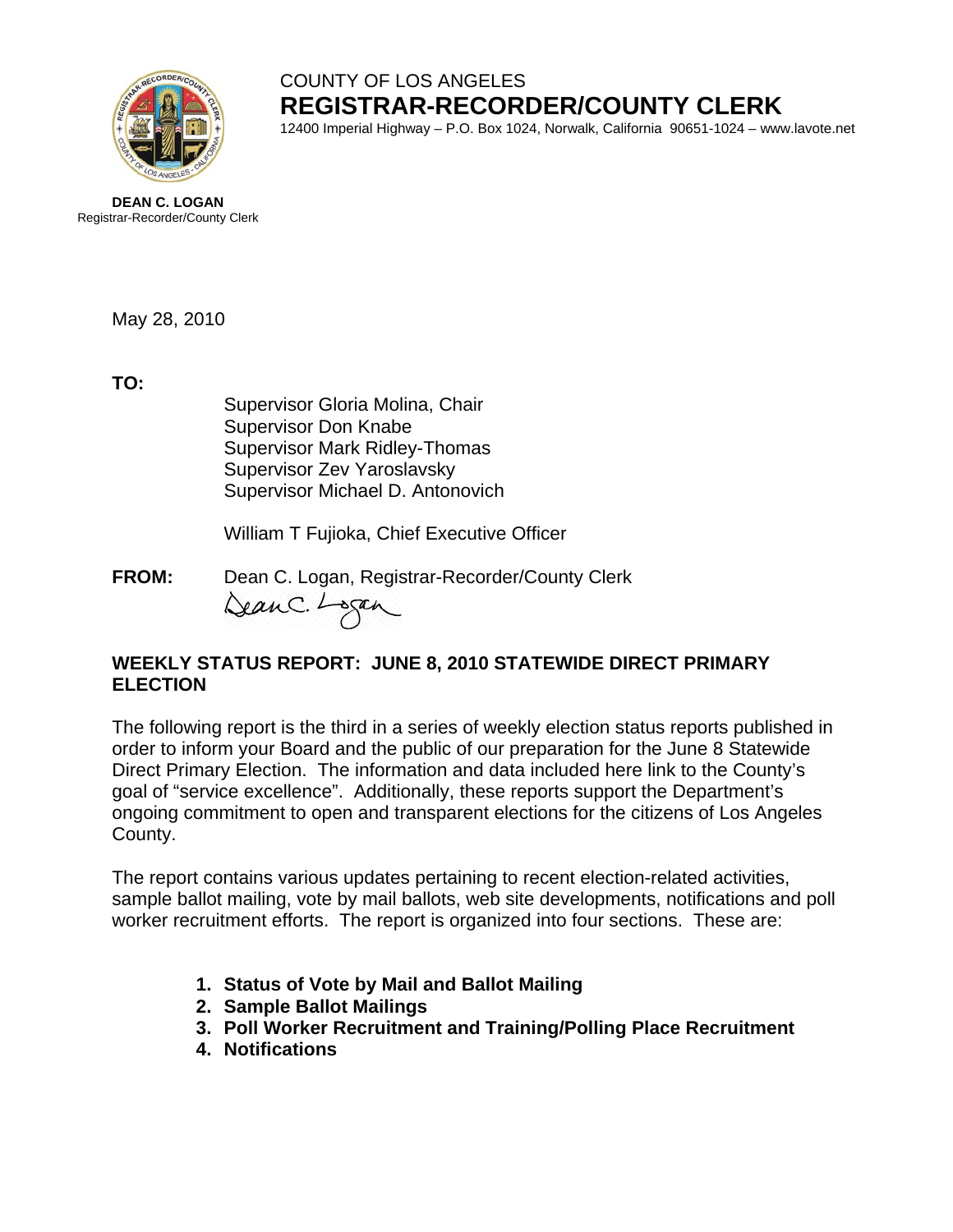## **1. Status of Vote by Mail and Ballot Mailing**

To date, we have received 751,169 applications for Vote by Mail ballots and we have mailed 92 percent or 723,271 ballots to voters. Voters have mailed back a total of 68,419 ballots to date.

**It is important to note that voters have until 7 days before the election to request a Vote by Mail ballot. For this election, that date is June 1, 2010. Request forms are available on the back cover of the Official Sample Ballot booklet or online at [www.lavote.net](http://www.lavote.net/). Voted ballots must be received by our office or returned at any polling place in the County by the 8:00 p.m. close of polls on Election Day. Postmarked envelopes are not accepted.** 

## **2. Sample Ballot Mailings**

Mailing of the Official Sample Ballot booklet began on April 29<sup>th</sup> and will continue through May 29<sup>th.</sup> We have mailed 4,032,514 Sample Ballot booklets to voters across Los Angeles County and abroad. Sample ballots are also available online through our poll look up feature on [www.lavote.net.](http://www.lavote.net/)

## **3. Poll Worker Recruitment and Training/Polling Place Recruitment**

## **Training:**

Poll worker training for both Inspectors and Clerks commenced three weeks ago. Training sessions will be held throughout the County until June 6, 2010. During this period the RR/CC Poll Worker Training Unit conducts approximately **700 training classes**. We have conducted 50 percent of all the planned training classes to date.

#### **Polling Places:**

Polling place recruitment for the June 8 election is complete. A total of 4,822 polling places are scheduled for use in the June 8 State Primary Election. 98 percent of polling locations for this election meet accessibility standards for voters with specific needs. Voters in the 67 precincts where accessible locations are not secured have been advised of the option to vote at the nearest accessible location available in the event assistive services are needed.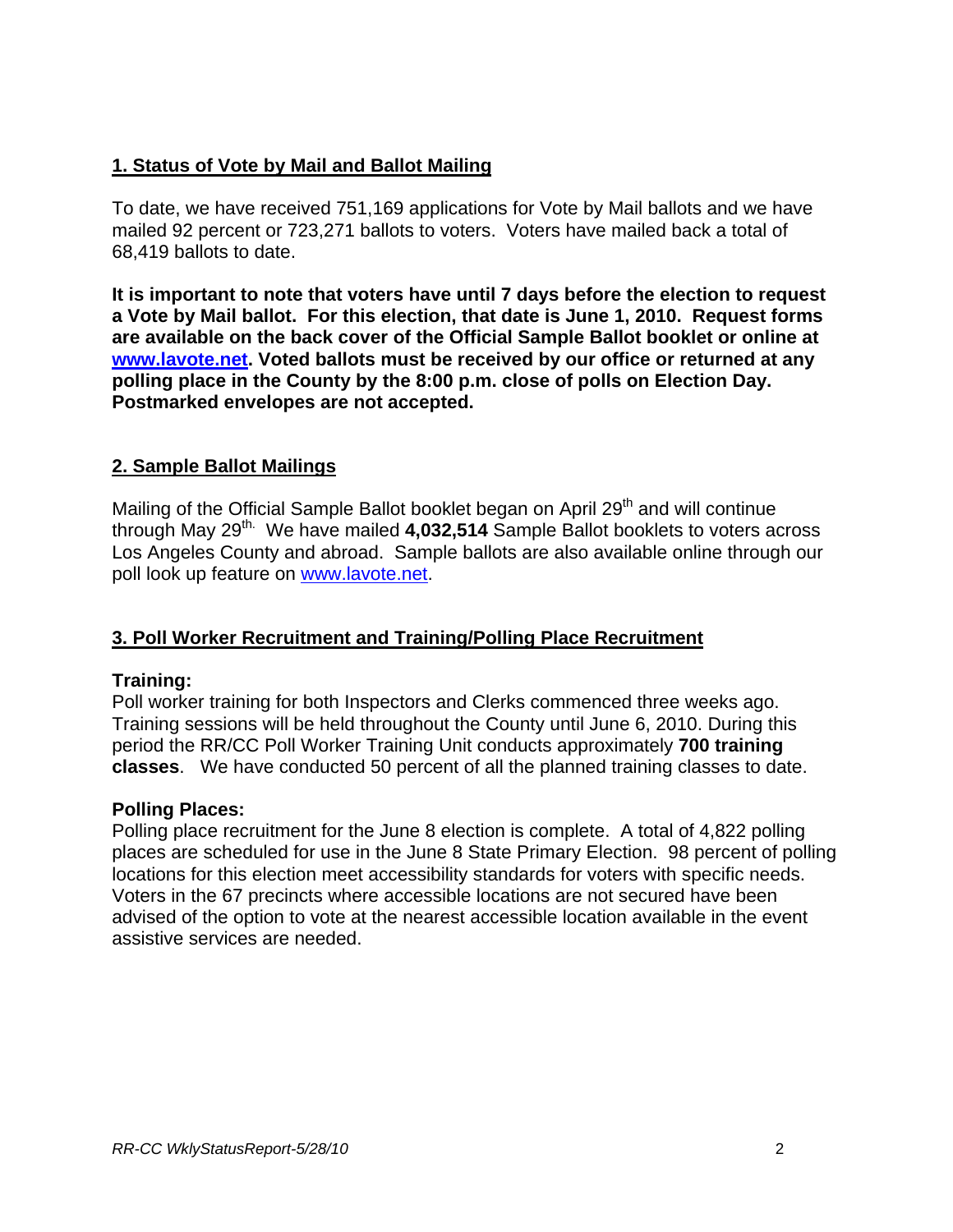#### **Poll Worker Recruitment:**

We require over 20,000 clerks, Inspectors and Coordinators to staff our 4,822 polling places. Our recruitment efforts began on March 10, 2010 and we are nearly finished with the process.

Our poll worker recruitment efforts have been successful. We have 330 individuals left to recruit. Additionally, we have over 300 reservists if vacancies arise on or before Election Day.

We plan to implement a survey questionnaire in the future that asks poll workers and Inspectors to identify how they learned about Election Day opportunities so we can better understand how our recruitment programs are performing.

| <b>Poll Worker Recruitment Report</b><br>June 8, 2010 Statewide Direct Primary Election |        |           |           |        |               |
|-----------------------------------------------------------------------------------------|--------|-----------|-----------|--------|---------------|
|                                                                                         | 14-May | $21$ -May | $28$ -May | 5-June | <b>Totals</b> |
| <b>Inspectors</b>                                                                       |        |           |           |        |               |
| Required                                                                                | 4,822  | 4,822     | 4,822     |        |               |
| Recruited                                                                               | 4,783  | 4,822     | 4,822     |        |               |
| Outstanding                                                                             | 39     | 0         | 0         |        |               |
| <b>Clerks</b>                                                                           |        |           |           |        |               |
| Required                                                                                | 14,466 | 14,466    | 14,446    |        |               |
| Confirmed                                                                               | 12,131 | 13,507    | 14,116    |        |               |
| Outstanding                                                                             | 2,335  | 959       | 330       |        |               |
| <b>Special Recruitment</b>                                                              |        |           |           |        |               |
| <b>County Employees</b>                                                                 | 3,317  | 3,809     | 3,849     |        |               |
| <b>Bilingual PW</b>                                                                     | 3,773  | 3,907     | 4,041     |        |               |
| <b>Students</b>                                                                         |        | 2,275     | 2,278     |        |               |

## **Inspector Supply Pick-up:**

Inspector supply pick-up is scheduled this weekend (Saturday and Sunday) at 74 locations throughout the County. This serves as our initial means of distributing election supplies and voting equipment to the poll inspectors who will oversee operations at the 4,822 polling locations that will be in use on Election Day.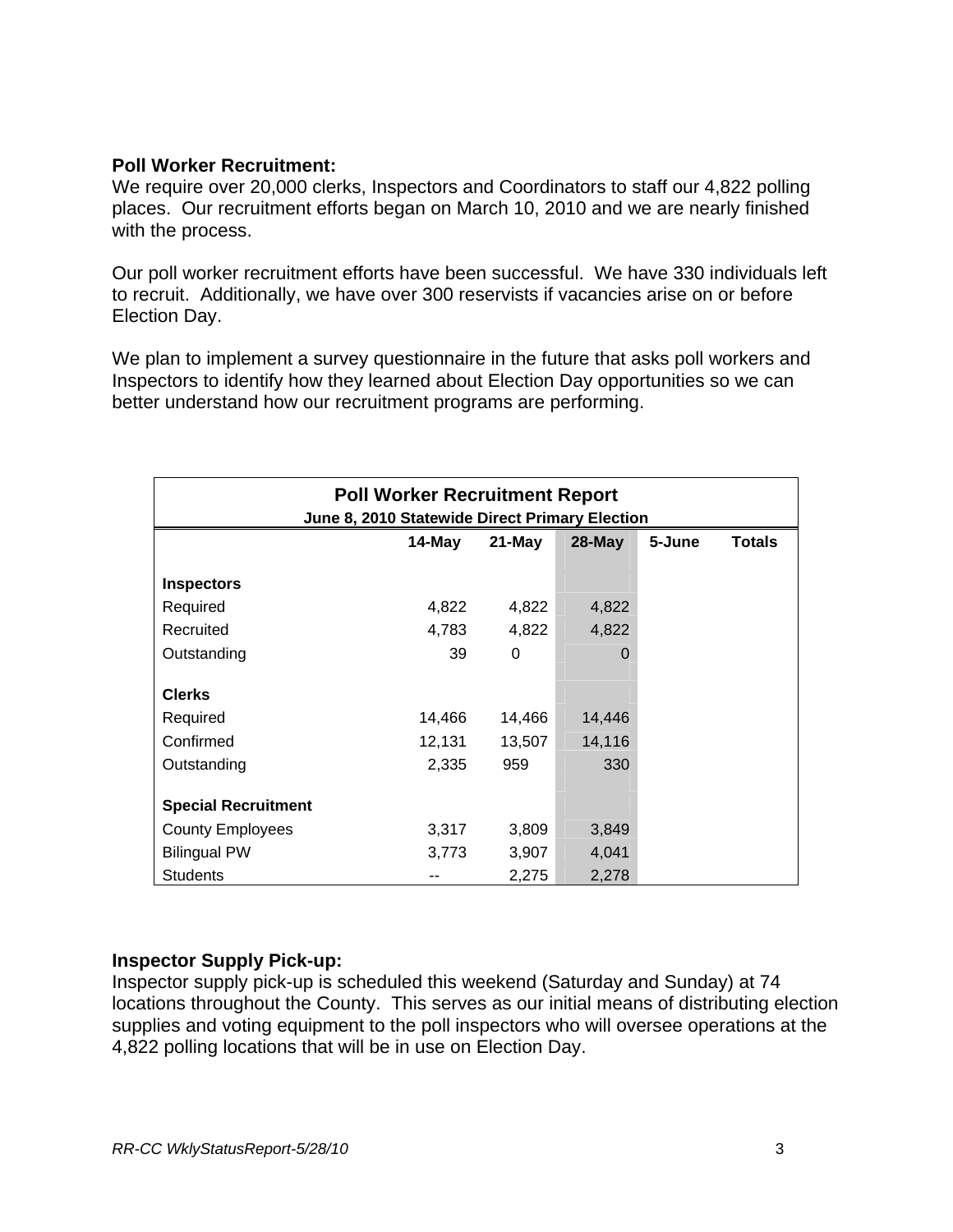## **4. Notifications**

#### **Voter Education and Information:**

In an effort to educate voters about this year's "Modified Closed Primary Election" we produced a brochure explaining the primary process and where to ask for assistance regarding "crossover" voting, voter registration verification and other election-related questions. (See the brochure in Appendix 1.)

Additional information including applications for checking voter registration/political party status, accessing electronic copies of sample ballots, poll location look-up, and vote by mail ballot tracking is available online at [www.lavote.net](http://www.lavote.net/).

For this election, we also have a modified version of our web services available for use on smart phones (iPhone and Droid compatible). Appendix 2 includes screen shots showing use of the application for checking voter registration status and the poll location look-up feature.

#### **Quality Assurance Measures:**

As noted in our last Board Report, we identified issues in our quality control process that required modifications and corrections to the ballot printing order for this election. Where voters were impacted, we quickly isolated the universe of voters affected and took corrective action; however, along with the complicated nature of primary elections - - including multiple party ballots and cross over voting options – this resulted in a longer-than-normal production schedule for ballot printing and delivery.

To assure accurate and complete ballot printing and to accommodate the extended printing schedule, we have added a **second Inspector pick-up of supplies on June 4th and 5th**. This is necessary to ensure that all precincts have complete and adequate quantities of all nine ballot styles, all needed supplies and equipment, and up-to-date rosters for Election Day.



#### Place one pad of all 9 ballot types at Ballot Clerk position: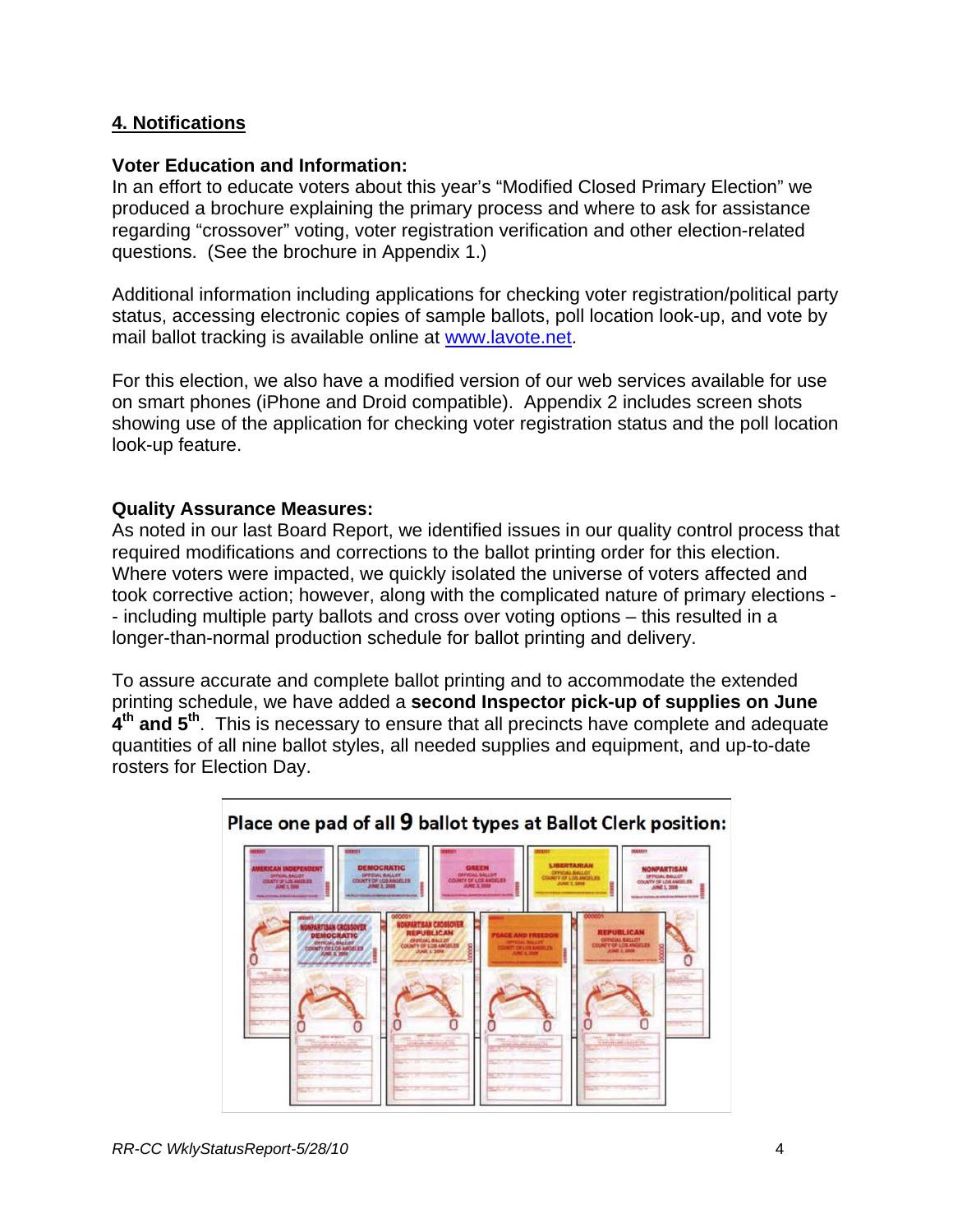## **Appendix #1: Crossover Instruction Brochure**



- A Primary Election is a nominating election where voters in each political party select the candidates who will represent that party in the General election for Federal, Statewide, and Legislative offices.
- In a modified closed primary, political parties may choose to allow voters not registered with a political party (e.g. "Decline to State") to vote a party ballot.
- For this election, the Democratic and Republican Parties have chosen to give Nonpartisan voters the option to vote their party's ballot.
- Voters who are registered with one of the qualified political parties must vote that party's ballot.



#### **TIPS**

- Verify your voting status and party affiliation at www.lavote.net or call 1(800) 815-2666.
- To request a Vote by Mail ballot or track the status of your ballot go to www.lavote.net.
- Voters who registered as "Decline to State" or who did not register with a qualified political party are designated as "Nonpartisan" voters.
- Ask a pollworker if you are registered as Nonpartisan or "Decline to State" and wish to vote a crossover ballot at the polls.
- If you are registered as Nonpartisan or "Decline to State" and would like to Vote by Mail complete the application on the back cover of the Sample Ballot booklet and indicate on the application which party ballot, Democratic or Republican, you wish to receive.

You can also complete your application online at www.lavote.net.

#### **IMPORTANT DATES**

- Deadline to register:  $\bullet$ Monday, May 24, 2010
- Mailing of Official Sample Ballots begins: Thursday, April 29, 2010
- Vote by Mail ballots must be received (by mail or in person) by the Régistrar-Recorder/Ćounty Clerk by 8:00 p.m. on Election Day
- On Election Day, polls open at 7:00 a.m. and close at 8:00 p.m.

Visit www.lavote.net for more information or call 1(800) 815-2666